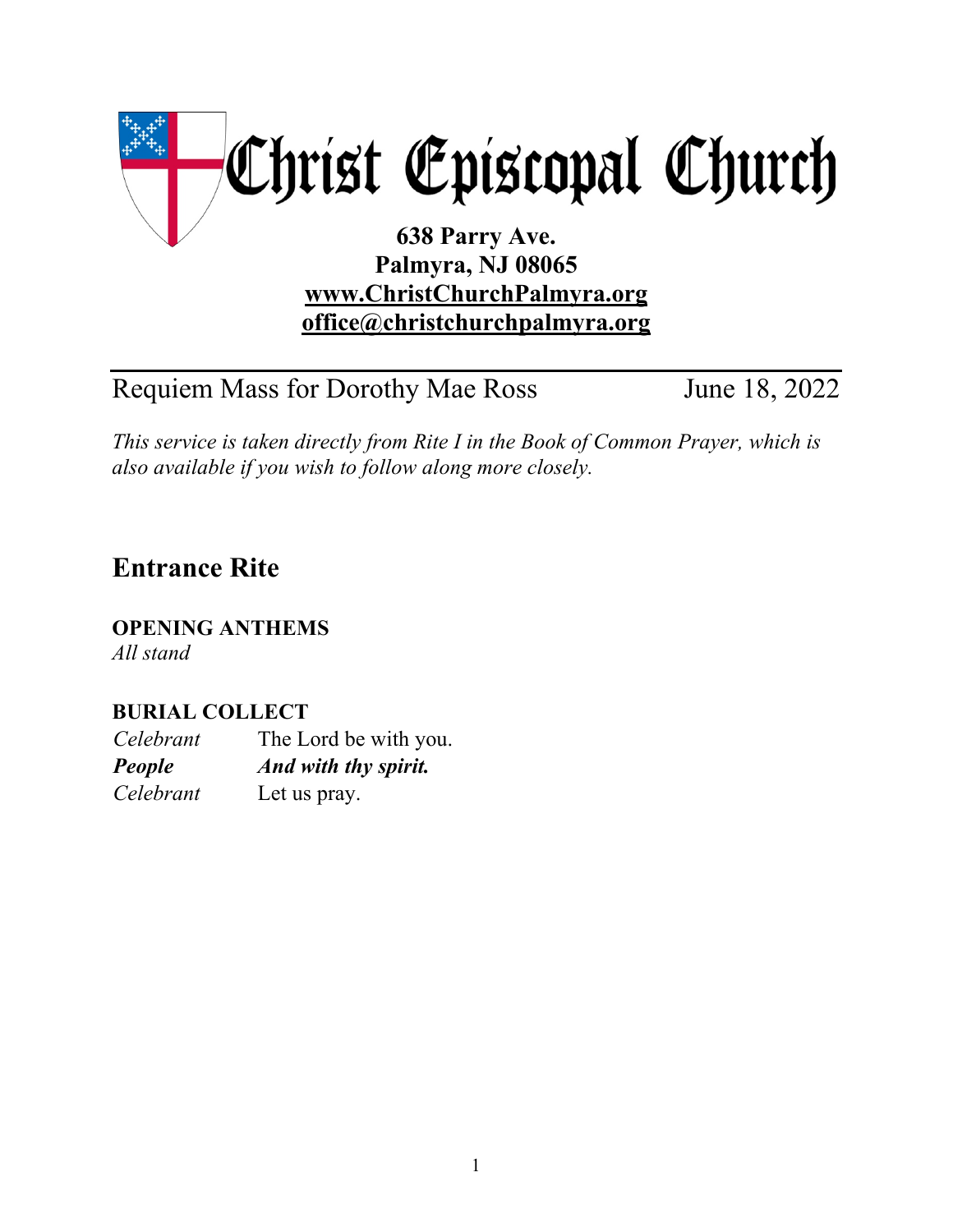# **The Lessons**

# **FIRST READING: ISAIAH 6:1-3**

*After the Reading, the Lector may say Reader* The Word of the Lord. *People Thanks be to God.*

### **PSALM**

### **SECOND READING: 1 CORINTHIANS 15:20-26, 35-38, 42-44, 53-58**

*After the Reading, the Lector may say Reader* The Word of the Lord. *People Thanks be to God.*

#### **SEQUENCE HYMN**: *A mighty fortress is our God (Ein feste Burg)* **(H 688)**

#### **GOSPEL**

| Priest | The Holy Gospel of our Lord Jesus Christ according to John. |
|--------|-------------------------------------------------------------|
| People | Glory be to thee, O Lord.                                   |

*Following the Gospel Reading…*

| Priest | The Gospel of the Lord.      |  |
|--------|------------------------------|--|
| People | Praise be to thee, O Christ. |  |

## **THE HOMILY**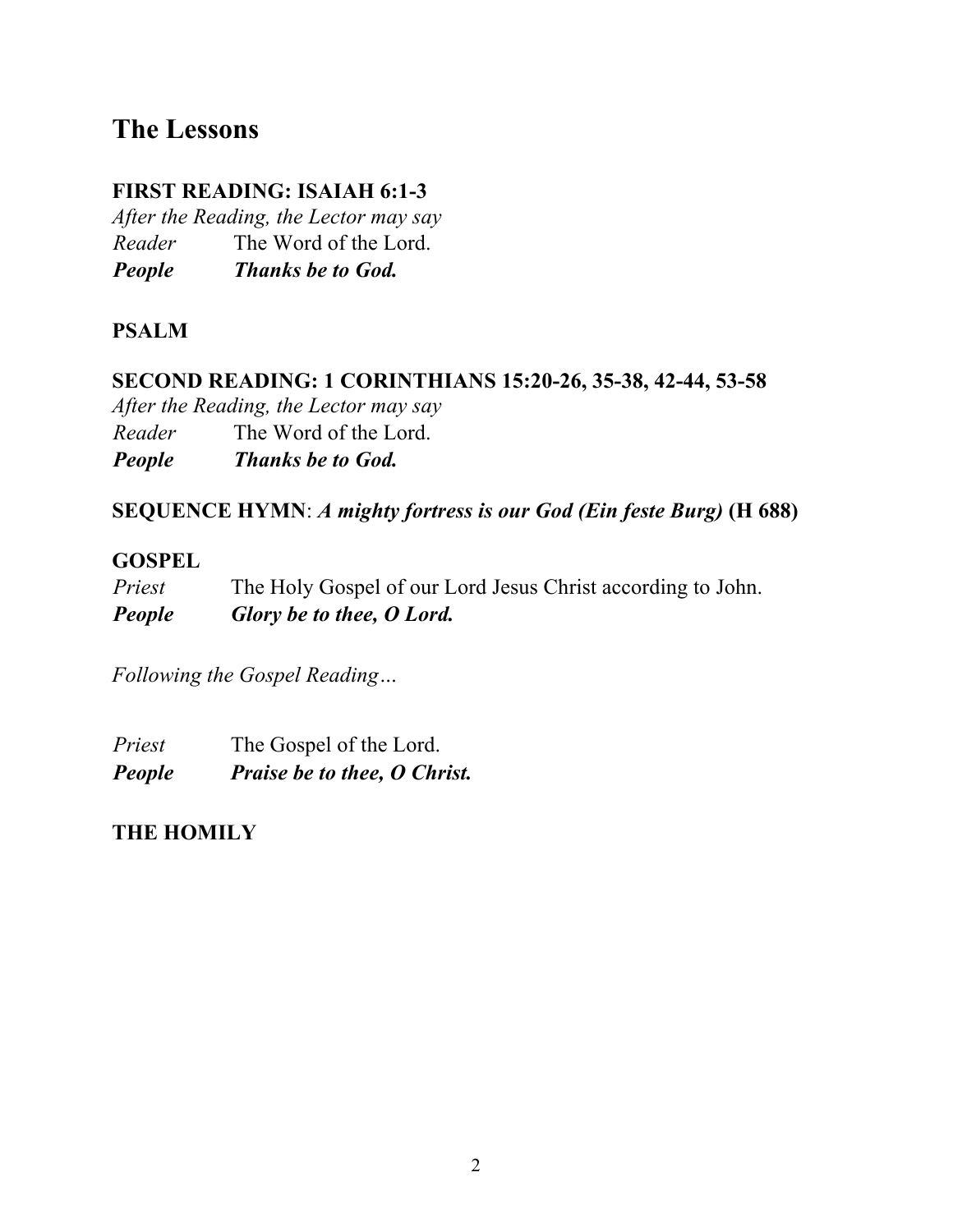#### **THE APOSTLES' CREED**

*I believe in God, the Father almighty, maker of heaven and earth; And in Jesus Christ his only Son our Lord; who was conceived by the Holy Ghost, born of the Virgin Mary, suffered under Pontius Pilate, was crucified, dead, and buried. He descended into hell. The third day he rose again from the dead. He ascended into heaven, and sitteth on the right hand of God the Father almighty. From thence he shall come to judge the quick and the dead. I believe in the Holy Ghost, the holy catholic Church, the communion of saints, the forgiveness of sins, the resurrection of the body, and the life everlasting. Amen.*

#### **THE PRAYERS OF THE PEOPLE**

*The People respond to every petition with Amen.*

#### **THE PEACE**

*Celebrant* The peace of the Lord be always with you. *People And with thy spirit.*

# **THE HOLY COMMUNION**

**THE INTENTIONS OF THE MASS OFFERTORY SENTENCE OFFERTORY HYMN** *Joyful, joyful, we adore thee (Hymn to Joy)* **(H 376)**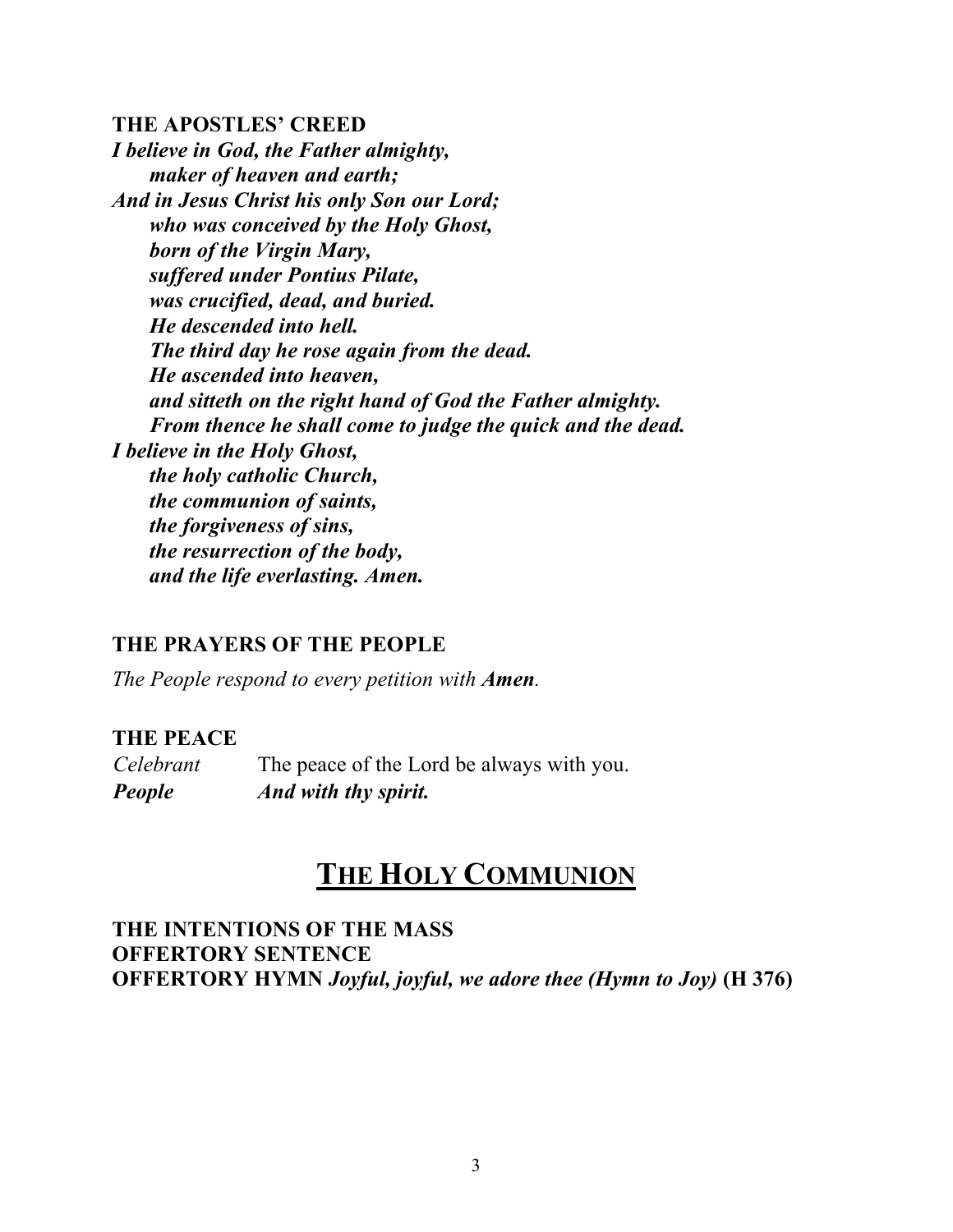# **The Great Thanksgiving SURSUM CORDA**

*The People remain standing.*

| People    | It is meet and right so to do.          |
|-----------|-----------------------------------------|
| Celebrant | Let us give thanks to the Lord our God. |
| People    | We lift them up unto the Lord.          |
| Celebrant | Lift up your hearts.                    |
| People    | And with thy spirit.                    |
| Celebrant | The Lord be with you.                   |

#### **PROPER PREFACE**

*The Celebrant continues and concludes with:*

…evermore praising thee, and saying,

#### *Celebrant and People*

*Holy, holy, holy, Lord God of Hosts: Heaven and earth are full of thy glory. Glory be to thee, O Lord Most High. Blessed is he that cometh in the name of the Lord. Hosanna in the highest.*

## **WORDS OF INSTITUTION**

#### **THE LORD'S PRAYER**

And now, as our Savior Christ hath taught us, we are bold to say,

*Our Father, who art in heaven, hallowed be thy Name, thy kingdom come, thy will be done, on earth as it is in heaven. Give us this day our daily bread. And forgive us our trespasses, as we forgive those who trespass against us. And lead us not into temptation, but deliver us from evil. For thine is the kingdom, and the power, and the glory, forever and ever. Amen.*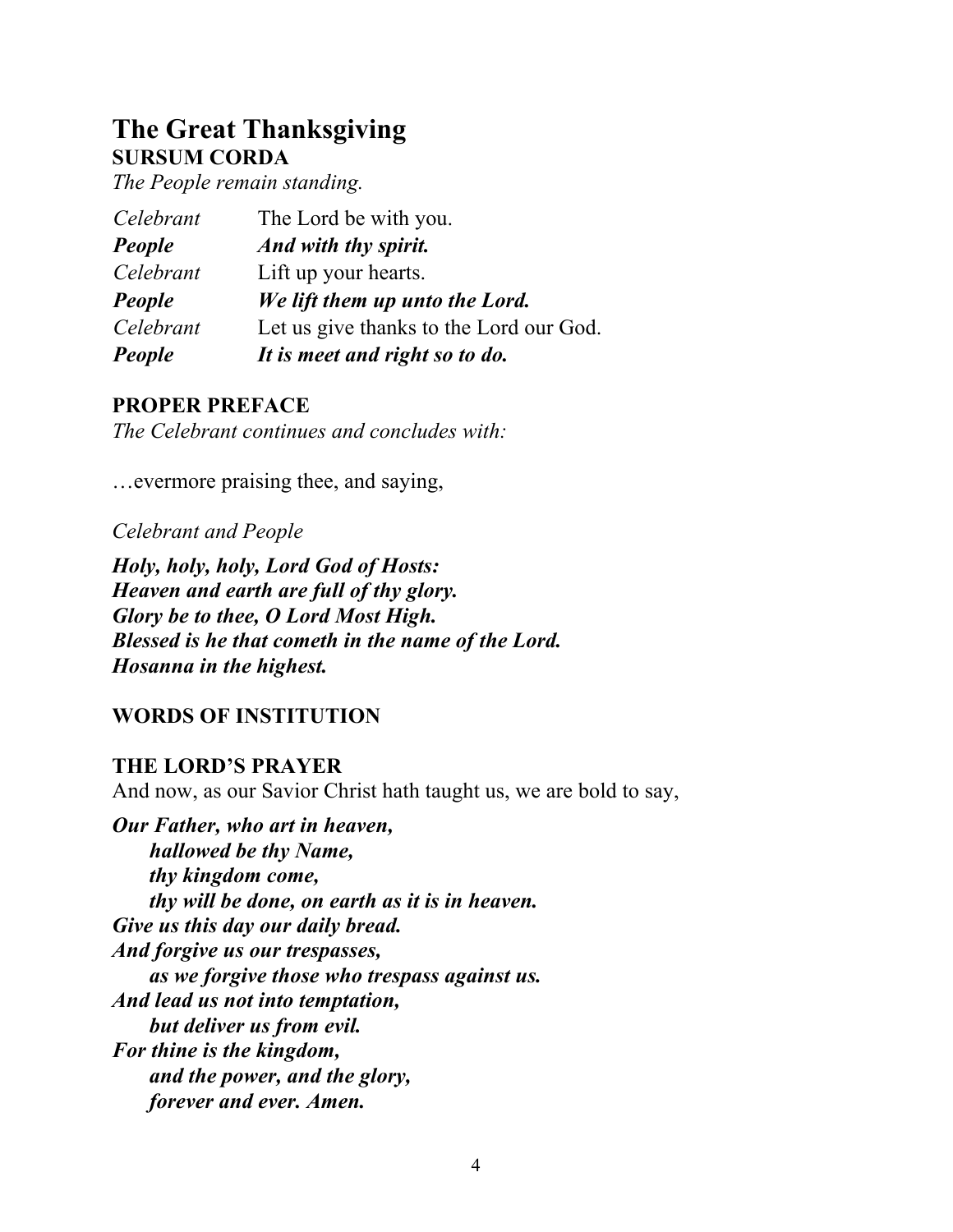# **The Breaking of the Bread**

#### **FRACTION ANTHEM (BCP p. 337)**

- O Lamb of God, that takest away the sins of the world, *have mercy upon us.*
- O Lamb of God, that takest away the sins of the world, *have mercy upon us.*
- O Lamb of God, that takest away the sins of the world, *grant us thy peace.*

#### **PRAYER OF HUMBLE ACCESS**

We do not presume *to come to this thy Table, O merciful Lord, trusting in our own righteousness, but in thy manifold and great mercies. We are not worthy so much as to gather up the crumbs under thy Table. But thou art the same Lord whose property is always to have mercy. Grant us therefore, gracious Lord, so to eat the flesh of thy dear Son Jesus Christ, and to drink his blood, that we may evermore dwell in him, and he in us.* **Amen***.*

**INVITATION DISTRIBUTION**

**COMMUNION HYMN:** *Abide with me: fast falls the eventide (Eventide)* **(H 662)**

#### **POST-COMMUNION PRAYER**

Let us pray.

Almighty God, *we thank thee that in thy great love thou hast fed us with the spiritual food and drink of the Body and Blood of thy Son Jesus Christ, and hast given unto us a foretaste of thy heavenly banquet. Grant that this Sacrament may be unto us a comfort in affliction, and a pledge of our inheritance in that kingdom where there is no death, neither sorrow nor crying, but the fullness of joy with all thy saints; through Jesus Christ our Savior. Amen.*

## **COMMENDATION HYMN:**

*Amazing grace! how sweet the sound (New Britain)* **(H 671)**